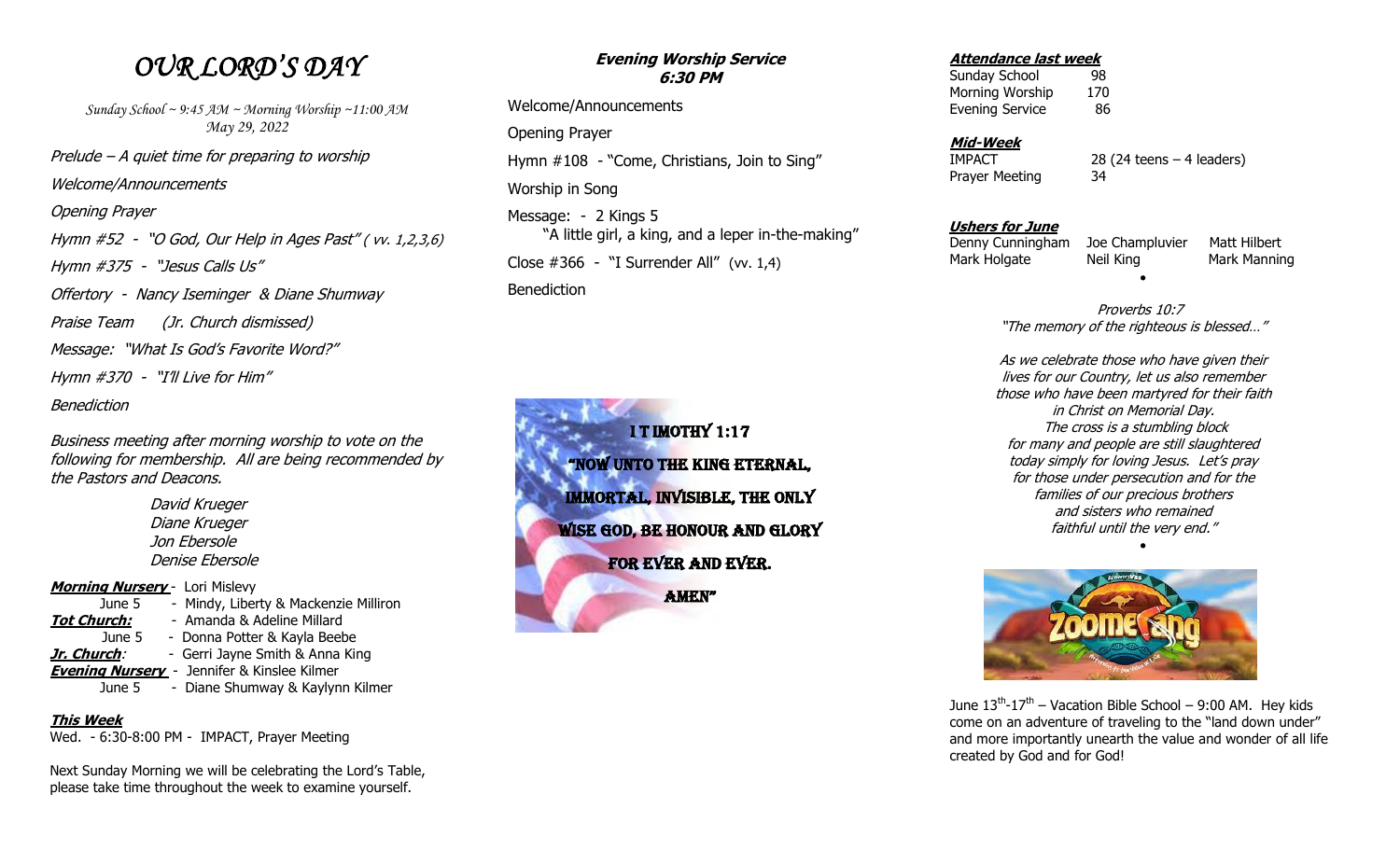$\mathcal{F}_{\mathbf{a}}$ *Sunday Morning*  We have a Sunday School class just for you

*Sunday School* ~~ *9:45 AM* Nursery through twelfth grade

### *Adult Bible Fellowship* ~~ *9:45 AM*

Ladies Bible Study

Men's Bible Study

Mixed Adults

*Morning Worship ~~ 11:00 AM Sunday Evening ~~ 6:30 PM*

*Mid-Week - Wednesday*  We have worship opportunities for all ages.

| IMPACT                | $\sim \sim$ | $6:30-8:00$ PM |
|-----------------------|-------------|----------------|
| <b>Prayer Meeting</b> | $\sim\sim$  | $6:30-8:00$ PM |

| <u>Notes</u> |  |  |  |
|--------------|--|--|--|
|              |  |  |  |
|              |  |  |  |
|              |  |  |  |
|              |  |  |  |
|              |  |  |  |
|              |  |  |  |
|              |  |  |  |
|              |  |  |  |
|              |  |  |  |
|              |  |  |  |
|              |  |  |  |
|              |  |  |  |
|              |  |  |  |
|              |  |  |  |
|              |  |  |  |
|              |  |  |  |
|              |  |  |  |
|              |  |  |  |
|              |  |  |  |
|              |  |  |  |
|              |  |  |  |
|              |  |  |  |
|              |  |  |  |
|              |  |  |  |

E -mail – braintrimbaptistchurch@ **g**mail.com Website: [www.braintrimbaptistchurch.com](http://www.braintrimbaptistchurch.org/) Church – 570 -869 -1350 Fax Number - 570 - 869 -2656

# *Welcome to Braintrim Baptist Church Loving God and neighbor since 1794 Rev. Joseph N. Kilmer Sr. Pastor*  $\frac{1}{2}$  *Rev. Richard Hatch Associate/Youth Pastor*



 Joshua 1:9 "Have I not commanded thee? Be strong and of a good courage; be not afraid, neither be thou dismayed; For the LORD thy God is With thee whithersoever thou goest."